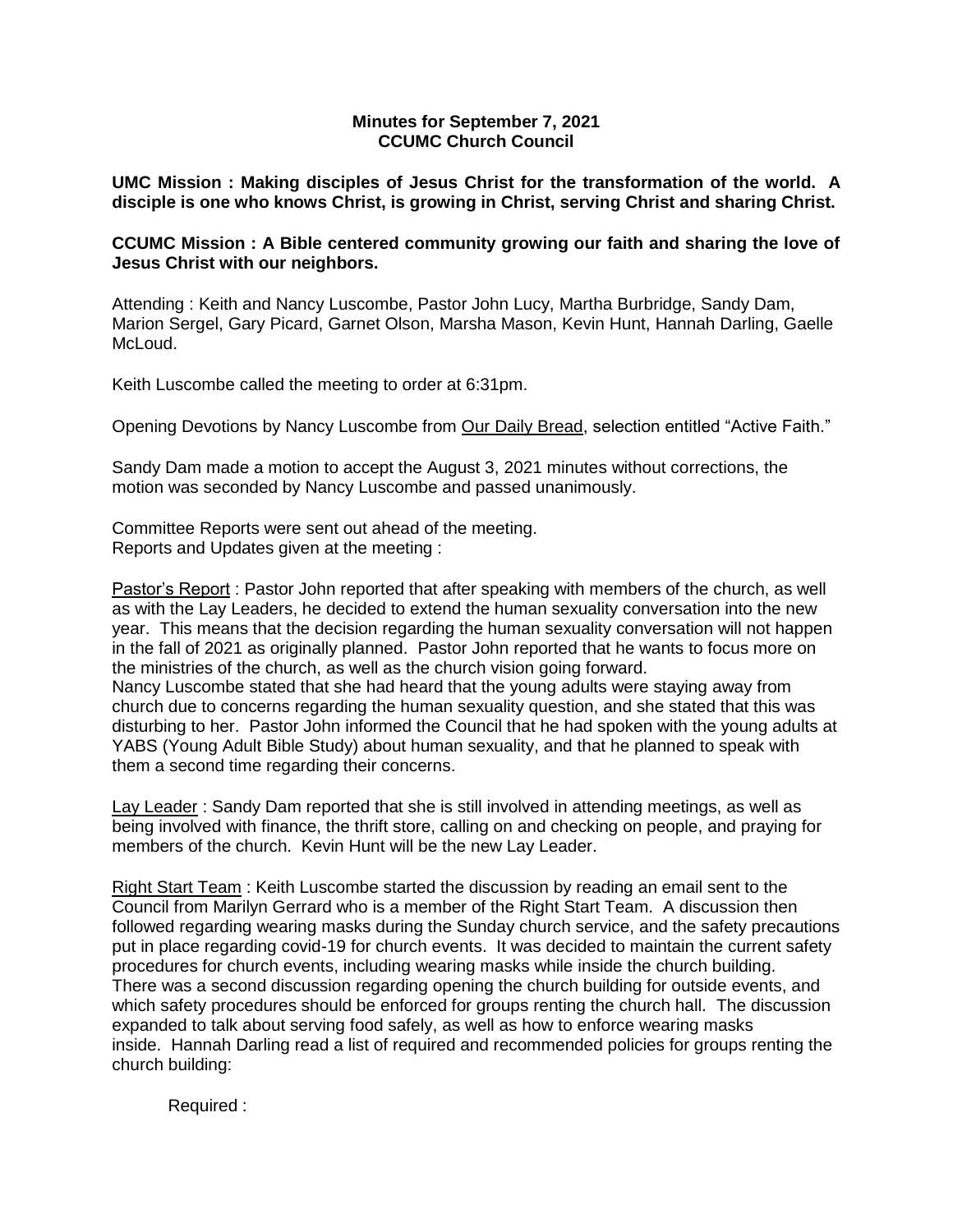- Name and phone number of all attendees
- Guests can't serve themselves
- Food servers must be masked and gloved-can serve cafeteria style
- Windows open 4" or more

Recommended :

- Masks
- Tables distanced and 4 persons per 6' table
- We will have hand sanitizer available

There was a discussion around the requirement of wearing masks for church events, versus the recommendation of wearing masks for non-church events. Some Council members felt that the guidelines should be consistent across the board. Other Council members felt that it's impossible to enforce wearing masks for groups that rent the church. The Council also expressed that they wanted the church to be a hospitable environment for groups coming in. Gary Picard made a motion to accept the current requirements and recommendations for groups renting the church as listed above, and the motion was seconded by Martha Burbridge. Sandy Dam was opposed, Pastor John Lucy abstained, and the remainder of the Council voted yes, and the motion passed.

Finance : Martha Burbridge reported that 100% of the church mission shares had been paid for this year, and also that the mission shares will be going up by 20% in 2022. Martha Burbridge also reported that 5000.00 dollars was paid to the principal on the church mortgage after the Finance committee had voted to do so. It was also reported that the monthly church mortgage amount will be going up in September, due to an increase in the interest from 3.25% to 3.8%. In addition, the property insurance will be going up, and Martha Burbridge is planning to follow up on that.

UMW : It was shared that Nancy Luscombe is the new president of the UMW.

Lay Leadership : Pastor John reported that all the nominations have been made for the upcoming year, and there's a feeling of excitement.

There was a question of who would run the winter fair, and whether it would be virtual or in person.

Ministry Team : There is a need for a back-up for Maria Calkins who operates the powerpoint on Sunday mornings. Danielle Lucy has volunteered to be a back-up.

Marsha Mason reported that she is working with the UMW collation team to provide refreshments for Bishop's Day on October 21,2021. There was a concern raised that it is unclear how many people will be coming in person for Bishop's Day, as there is a Zoom option being offered as well. In addition, there is a need for child care volunteers for Bishop's Day, and currently Pastor John and Nancy Luscombe are possible volunteers.

Marsha Mason reported that this year the church will be partaking in apple pie making on October 9th, 10th, and 11th.

Marsha Mason reported that the YABS (Young Adult Bible Study) are currently very active in mission work.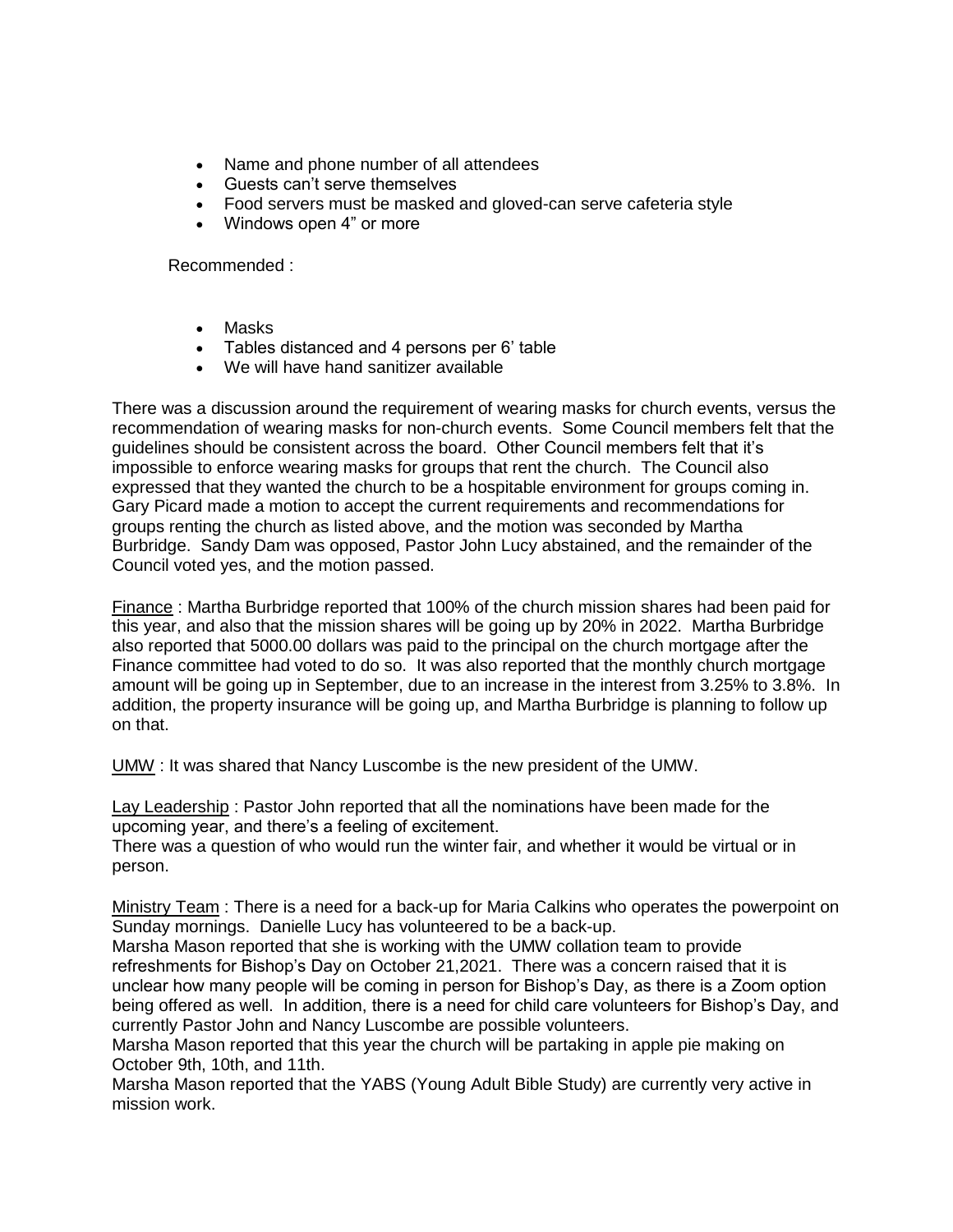# **Old Business:**

Neighborhood Prayer Group : Pastor John reported that he will be meeting with the people interested tomorrow, September 8, 2021.

Internet for the Church : Hannah Darling reported that the problem with the internet connection has been solved with a new modem from Spectrum to supply a signal to the WIFI system.

Church Directory : Garnet Olson reported that a new photographic directory is on permanent hold. Pastor John reported that there is a new print directory being worked on by Aleta Dam.

Friendship Valley Tour: Kevin Hunt provided information about the bike/run/walk coming up on September 11, 2021. The fundraising will benefit Open Sky Community Services as well as CCUMC. The church's team, CCUMC Athletes, has already exceeded their fundraising goal. The event takes place in Whitinsville, MA, and there's a festival with live music and lunch after the race.

Copier Issue : The church copier was broken, but is now working. The trustees will put it on their agenda to look into a new copier in the future. Kevin Hunt and Marion Sergel both volunteered to help print items for the church if needed.

### **New Business :**

Finance Workshop : Pastor John reported that he would like to have David Abbott, the Director of Stewardship for the United Methodist Foundation of New England, come and do a stewardship workshop at CCUMC. Pastor John reported that there were several options for the workshop topic, but that he preferred the Finance and History workshop, as it discusses our personal relationship with money, how we give to the church, and how we do stewardship. Pastor John expressed that this particular workshop would go well with the visioning study that he has planned for CCUMC in January 2022. The Council was in favor of doing the workshop.

New Member Classes : Pastor John reported that starting September 12, 2021 he will lead a series of three new membership classes. There is a possibility that up to seven people will become new members. Pastor John reported that not everyone would be able to make all of the meetings, and so there would be follow-ups. In addition, Pastor John plans to have a selection of current members share their faith stories at the classes. Once the classes have completed, Pastor John will assign each new member a prayer partner to guide them and to help them engage with the church.

Pastor John also reported that confirmation classes will follow, which is very exciting.

Name Tags : Marion Sergel expressed that it would be nice to have name tags again for church members, as well as new people. Hannah Darling said that she would help with the project.

### **Closing :**

Joys and Concerns were shared privately among the Council members.